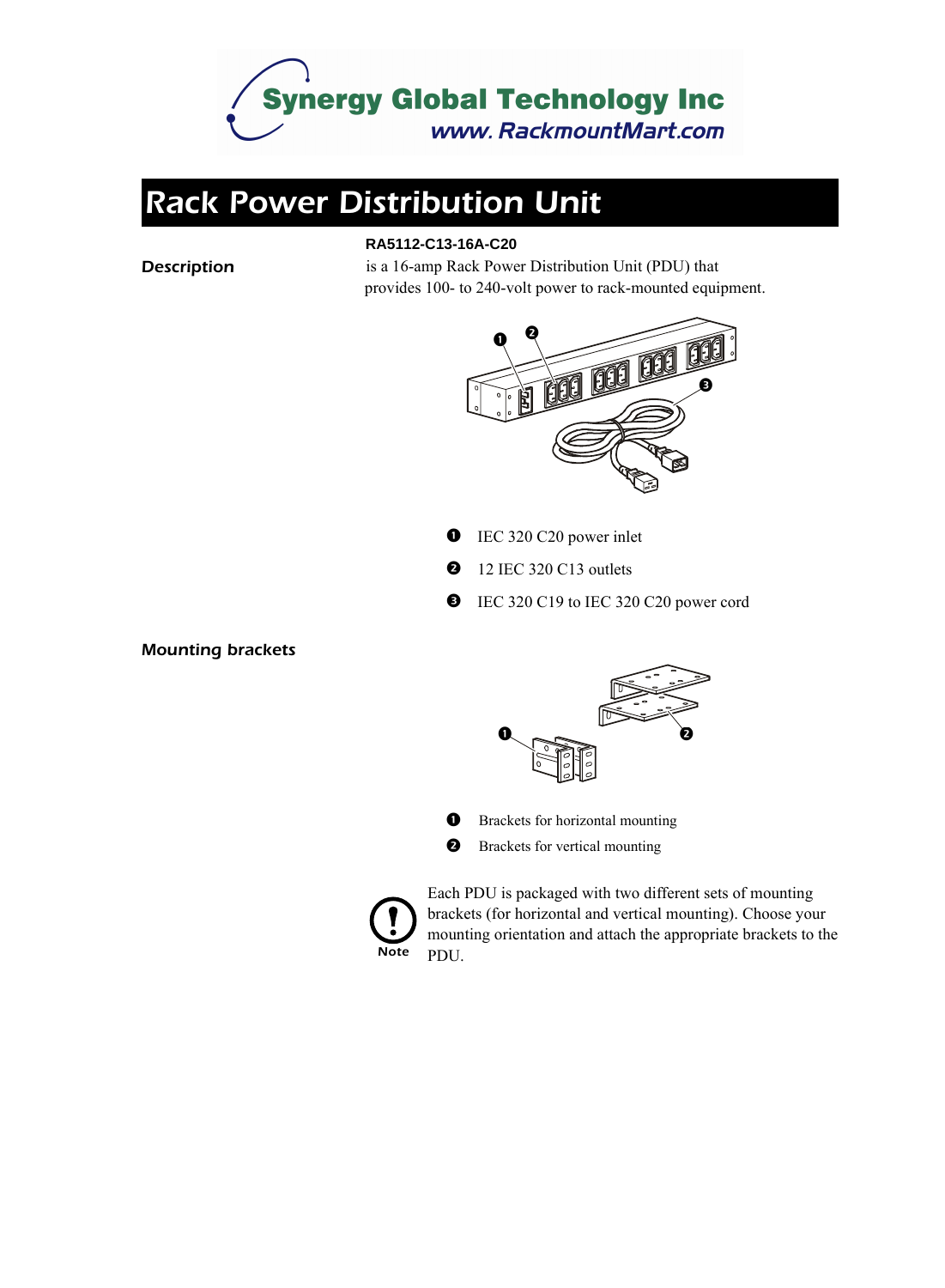Read the following information before installing or operating your Rack Power Distribution Unit (PDU):

- This PDU is intended for indoor use only.
- Do not install this PDU where excessive moisture or heat is present.
- Never install any wiring, equipment, or PDUs during a lightning storm.
- Plug this PDU into a three-wire, grounded power outlet only. The power outlet must be connected to appropriate branch circuit/ mains protection (fuse or circuit breaker). Connection to any other type of power outlet may result in a shock hazard.
- Use only the supplied brackets for mounting.
- Do not work alone under hazardous conditions.
- Check that the power cord, plug, and socket are in good condition.
- Disconnect the PDU from the power outlet before you install or connect equipment to reduce the risk of electric shock when you cannot verify grounding. Reconnect the PDU to the power outlet only after you make all connections.
- Use a protective earth connector with equipment. This type of connector carries the leakage current from the load devices (computer equipment). Do not exceed a total leakage current of 3.5 mA.



Risk of electrical shock. Use only the supplied hardware to attach the mounting brackets.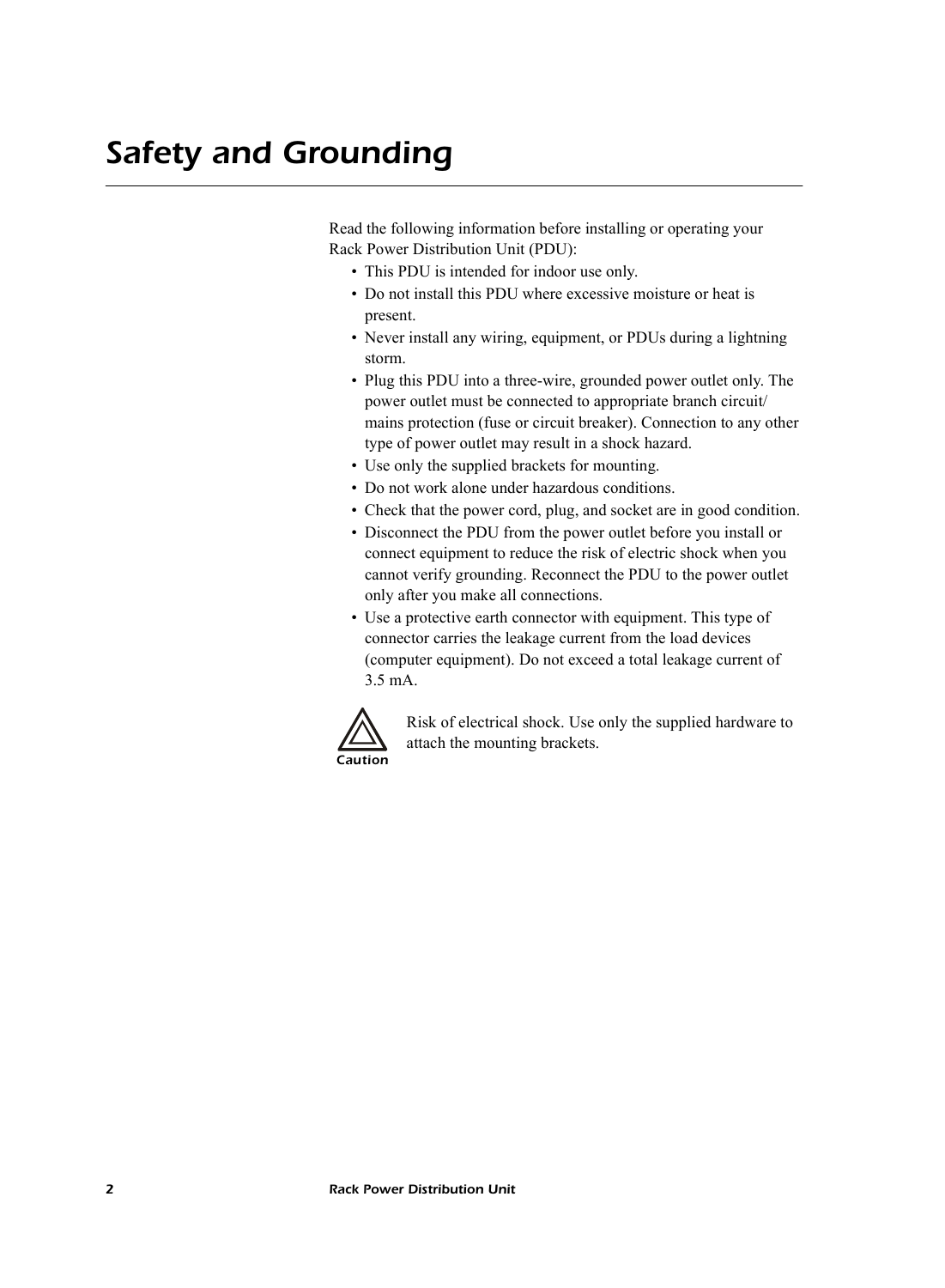### *Installation*

**Horizontal mounting** To mount the Rack PDU horizontally in any standard 19-inch EIA-310 rack or enclosure:

1. Attach the horizontal-mounting brackets to the PDU.



2. Install the PDU using hardware included with your rack or enclosure. The PDU will occupy one U-space.

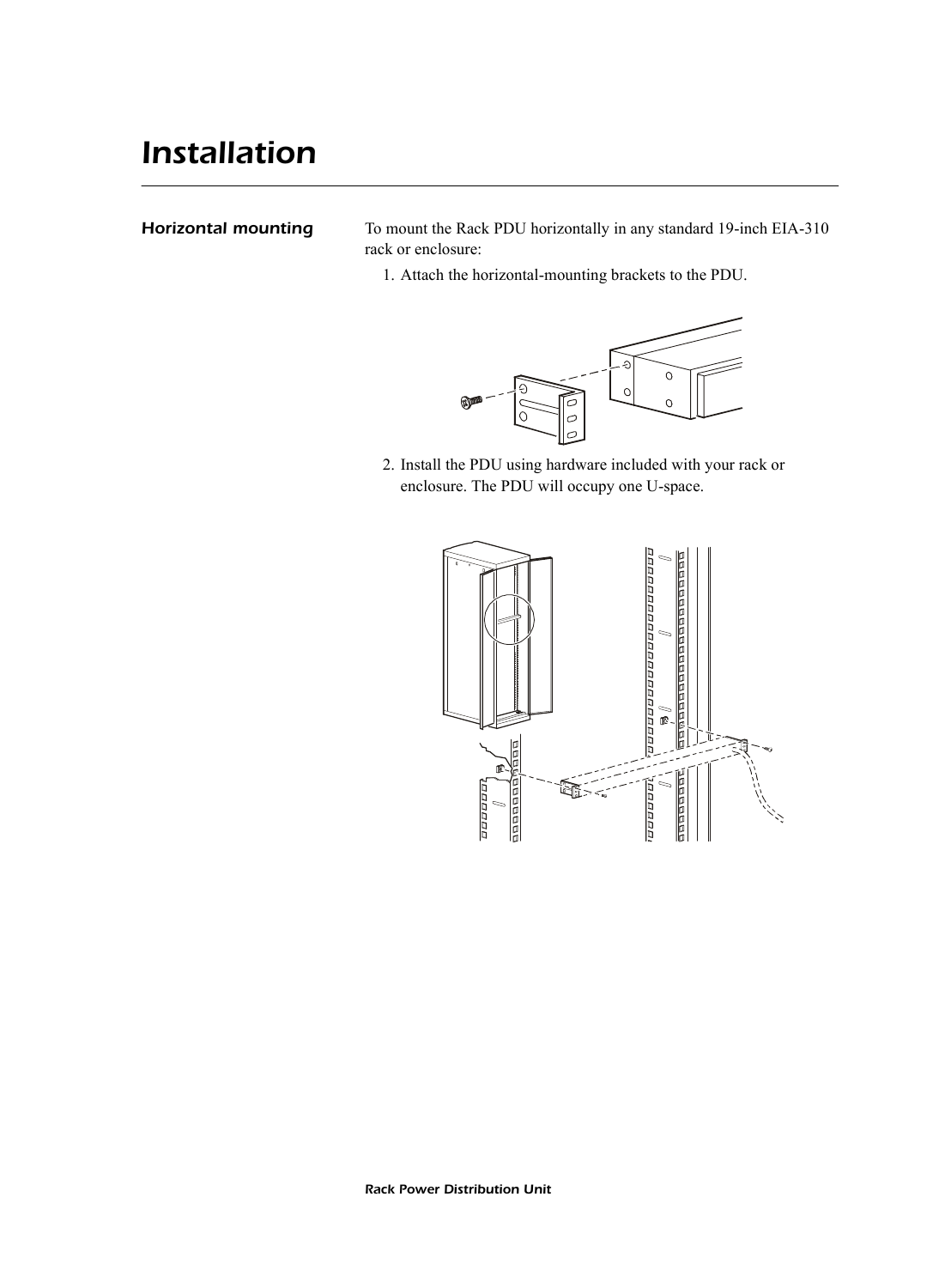**Vertical mounting** To mount the Rack PDU vertically in any standard EIA-310 rack or enclosure:

1. Attach the vertical-mounting brackets to the PDU.



2. Install the PDU on a vertical mounting rail in your rack or enclosure.